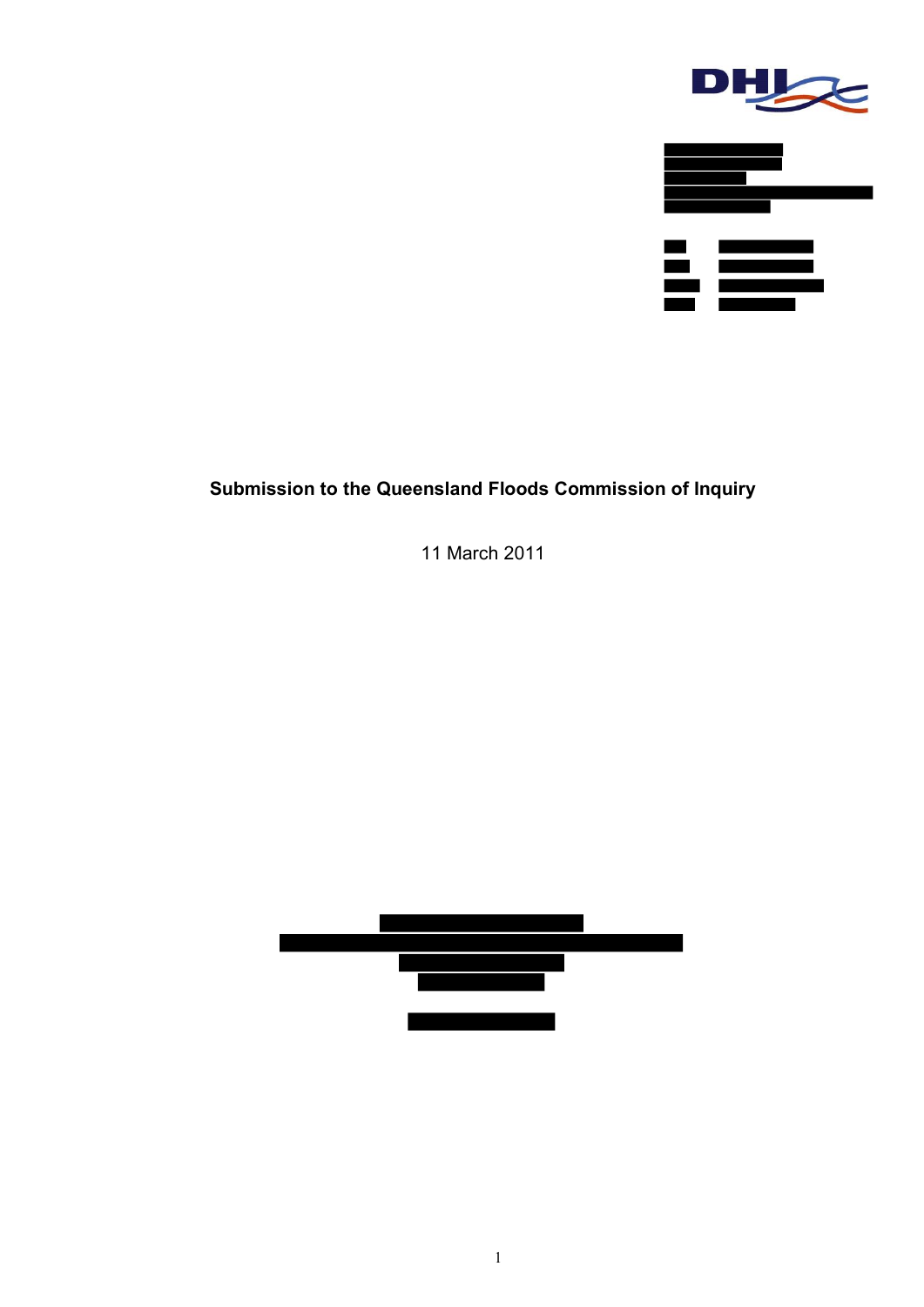

### **About DHI**

DHI is an independent, not-for-profit international research and consulting organisation with offices in over 25 countries including a long term presence in Australia. Our objectives are to advance technological development and competence within the fields of water, environment and health. DHI has been designated an Advisory Centre for the Global Water Partnership, Collaborating Centre for United Nations Environment Program and the World Health Organization.

DHI is world renowned as the developers of the MIKE suite of advanced water models focused on hydrological, hydraulic and ecological processes. In Australia, DHI have been active as a supplier of advanced water modelling software to the government and private water sectors for over 25 years. Our MIKE 11, MIKE 21 and MIKE FLOOD river modelling systems are the de-facto standard for river flood and hydraulic studies in Australia, and have underpinned hundreds of hydraulic and river flow studies across the nation.

Because of the many years of on-going developments in our models, we are seen by many as industry leaders in the modelling of rivers, floodplains, groundwater systems and eco-hydraulics.

### **Overview of Our Submission**

Our submission covers two main areas: Flood Hazard Risk Assessment and Flood Forecasting and Dam Operations. DHI have considerable experience in developing models and decision support systems covering both these topics, which we believe may be of interest to the Commission as possible technologies that could be introduced in a cost effective manner throughout Queensland, and most particularly in the Brisbane River valley.

Our comments are based on our position as a leading international developer of advanced river modelling tools and decision support systems, and from extensive experience gained in the application of these tools to many hundreds of applications in Australia and around the world.

### **Flood Hazard Risk Assessment**

### **Flood Risk**

In Queensland, like most states in Australia, the responsibility for identifying and communicating flood risk to landholders and communities, generally lies with local authorities. Although detailed flood studies have been undertaken for many parts of Brisbane and SE Queensland, these are generally focussed on large urbanised areas where the economic consequences of floods are significant. Yet flood risks may be apparent in the many smaller, rural communities scattered throughout the State, as has been witnessed in the January 2011 floods. Undertaking detailed flood studies for each and every community would be prohibitively expensive for local councils and also very time consuming. What is required is a rapid assessment that can be applied over a large geographical extent in a short time.

### **Traditional Methods for Assessing Flood Extent and Risk**

The accepted approach for identifying areas of potential flood hazard is to perform a detailed hydraulic model study. This is a rigorous and time consuming undertaking that provides a detailed and accurate assessment of flood behaviour. A traditional flood study typically consists of a number of tasks including:

- Review of previous studies;
- Site Inspection;
- Community Consultation:
- Survey Brief and Ground Survey;
- Development of a Rainfall-Runoff Model;
- Development of a Hydraulic Model;
- Model Calibration and Validation;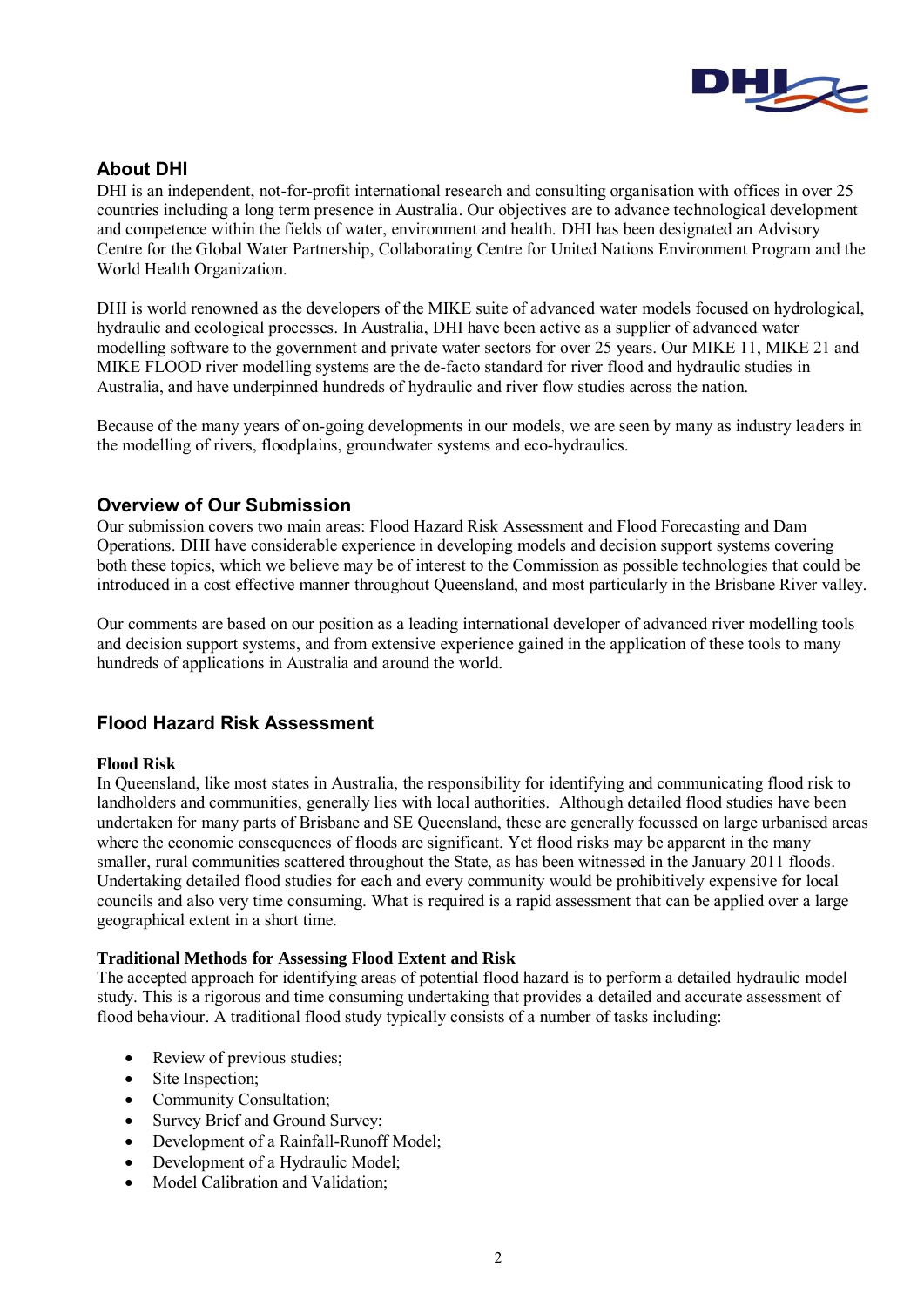

- Modelling of Design Events;
- Mapping of Flood Extent, Depth, Velocity and Hazard;
- Draft and Final reporting

The time to complete this process will often exceed 12 months and can sometimes run into several years. Because of the nature of such studies councils will typically undertake only a small number of such studies each year, and these are generally confined to limited geographical extents.

### **A Rapid Method for Identifying Flood Hazard**

DHI have pioneered the application of so called Rapid Flood Hazard Assessments (RFHA) which aims to provide a sufficient level of flood hazard information suitable for emergency and strategic planning purposes. The technique utilizes a two-dimensional computer hydraulic model of the catchment surface, upon which rainfall is directly applied. The surface elevations for the model are usually derived from high resolution airborne laser surveys (ALS, or LiDAR) or other digital elevation models (DEM). The technique removes the need to develop a separate rainfall-runoff model. The two-dimensional model can incorporate various levels of detail, as applicable, including road and rail bridges, flood embankments etc.



*Graphical representation of the rain on grid method* 

The advantages of the RFHA approach are:

- The method is fast, with very little pre-processing needed;
- The technique produces hydraulically consistent flood inundation maps, showing depth, water velocity and hazard (depth x velocity);
- Outputs are highly visible and easily understood by non-specialists
- Animations showing the timeline of the evolution of the flood can be produced, for public awareness and also for consideration of flood evacuation routes

It is stressed that the approach is a simplified one, but it is suitable for an initial assessment of flood risk and the identification of priority areas where more detailed (traditional) investigations are warranted. The method has been applied at various locations in Australia and New Zealand at various scales, including a 4000 sq. km area of the Auckland Region. Our experience has shown the method capable of reproducing the most important aspects of flood behaviour.

*Recommendation: The Commission consider Rapid Flood Hazard Assessment of flood prone regions of Queensland where traditional flood studies have either not been conducted or where existing risk maps may be uncertain following the 2010/2011 wet season.*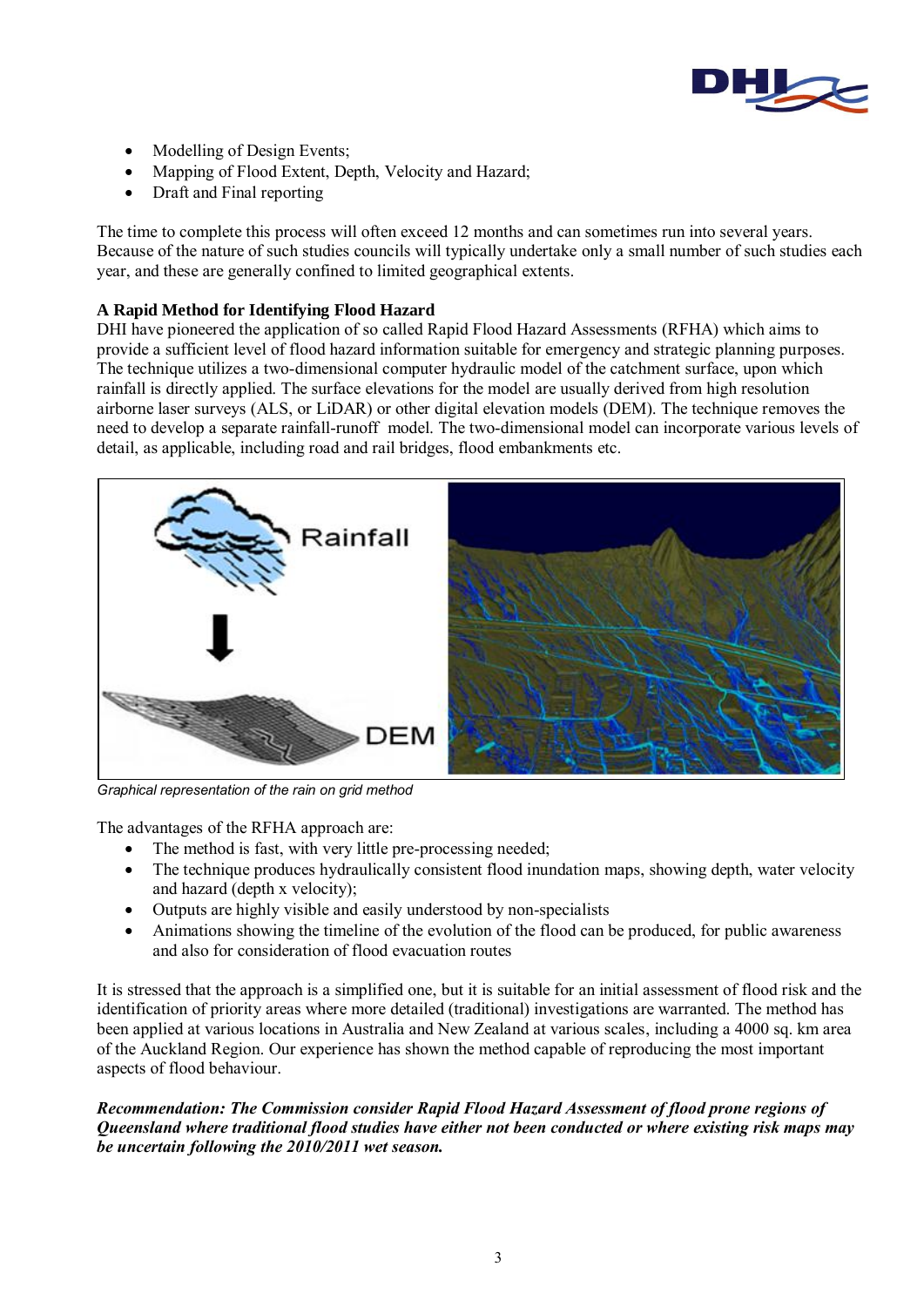

## **Flood Forecasting and Dam Operations**

#### **Description Flood Forecasting Approaches**

Flood Forecasting is a technology that has been available for some time. Like weather forecasts, flood forecasts utilise computer models to generate the predictions. Two types of models are generally used:

- 1. A **rainfall-runoff** model to generate the catchment flows that result from rainfall events
- 2. A **routing** model that predicts the movement of water once runoff reaches the channel system.

The rainfall-runoff model uses both measured and predicted rainfall, and the resulting flows are then fed to the routing model to simulate and predict flows in the river. There are two main types of routing model:

- 1. **Hydrological** routing models simulate the flows in the river channel, based on simplified descriptions of the river channel. Due to their simplified approach these models are not equipped to take into account complex effects such as tidal influences or the effects of bridges and other structures. Water level predictions can only be made at existing gauge locations, where a relation between flow and level has been established through site measurements.
- 2. **Hydraulic** models are based on the physical characteristics of the river channel and can provide very accurate determinations of flow **and levels**. Predicted levels can be generated anywhere along the river, and the model can fully account for tidal and backwater influences, floodplain storage and variable flood propagation speeds.

#### **Current System for Flood Forecasting of the Brisbane River**

The current flood forecast system for the Brisbane River is operated by the Bureau of Meteorology (BoM) in association with Seqwater and the City Councils of Brisbane and Ipswich. Because of the presence of Wivenhoe and Somerset Dams, Seqwater plays an important role in the flood predictions as dam operations will directly affect river levels downstream of the dam.

Seqwater relies on rainfall forecasts provided by BoM which are fed into its own Real Time Flood Model (RTFM). The RTFM comprises rainfall-runoff models and a hydrological routing model. The RTFM rainfallrunoff models compute inflows for both Somerset and Wivenhoe dam catchments as well as downstream inflows from the Bremer and Lockyer valley catchments. Dam releases are computed in accordance with the Seqwater Flood Procedure Manual. The hydrological routing model is used to assess the impacts of the proposed release strategy on flows and levels downstream.

Actual and planned dam releases are provided by Seqwater to BoM who utilise these to predict downstream flows, with flood levels calculated from existing rating curves at gauge locations along the river. Brisbane City Council finally utilise these predictions to determine likely inundation extents, based on a database which relates gauge levels to likely inundation extents. The database has been developed from hydraulic model simulations covering a wide range of possible river and flow scenarios.

### **Potential Areas for Improvement**

### *Use of Hydraulic Models for Flood Forecasting in Real Time*

The 2011 flood event has highlighted the need for improved forecasting of the flood impacts downstream of Wivenhoe Dam. At present flood level predictions are possible only where existing flow gauges are located, and these are based on rating curves. At the City gauge, the rating curve is affected by tidal influences, which complicates the prediction of the water levels at this location.

While there appeared to be general appreciation of the fact that many parts of the city would be inundated during the January 2011 event, forecast levels reported in the media were mostly related to the City Gauge, which is far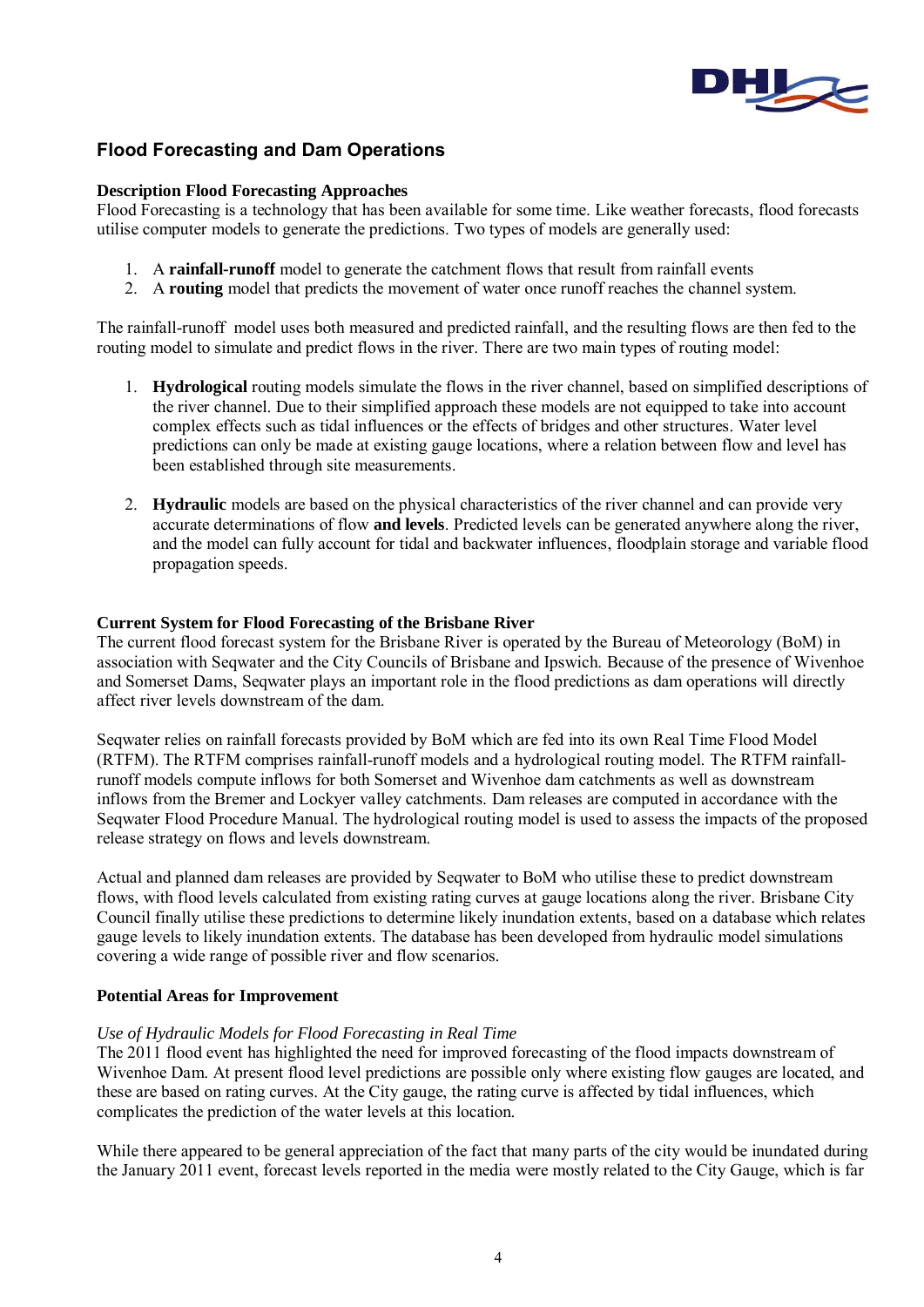

removed from the upstream areas that were worst affected. Notwithstanding the availability of prepared flood extent maps from BCC, it is evident that there is a general problem with residents relating their own flood risk to the widely publicised predicted heights at the City Gauge.

Using a hydraulic model as the basis for flood forecast predictions would allow water level forecasts to be issued anywhere along the river, including tributary creeks and rivers such as the Bremer and Oxley. The RTFM model used by Seqwater could benefit from the incorporation of an updated hydraulic model, as this may give more confidence in predicting the effects of dam releases on downstream water levels, particularly in the Brisbane urban area. Hydraulic model predictions can be compared to real time water level measurements and the model "self –corrected" to improve the accuracy of forecasts. A hydraulic model will also lend itself to producing flood extents in real time based on the forecast water levels.

The use of hydraulic models as the basis for flood forecasting is well established worldwide and DHI have experience from many installations, including in Australia (Gold Coast, Sydney), New Zealand (Waikato, Canterbury) and overseas (Bangladesh, India, China, UK, Italy, US).



*Example output from Gold Coast Flood Forecast System. Note model self-correction in hindcast period (gauge readings shown as red crosses)* 

#### *Real Time Optimization of Dam Releases*

A second area where flood operations in Brisbane may be improved is in the operation of the Wivenhoe and Somerset dams during flood events. The current operations are based on static rules that have been developed based on statistical analyses of the "best" release strategies covering a wide range of probable situations. This is normal practice and is probably applied for the operation of all dams in Queensland.

Recent advances in modelling and optimization technologies now allow the possibility for undertaking an assessment of the "best" release strategies in real time, taking full account of current and forecast river conditions and rainfall, which could deviate from historical norms. Utilizing a hydraulic model at its core, the optimization could for example determine the best release strategy for the next 3 hours based on forecast rainfall, catchment and downstream tributary inflows and tidal conditions, by balancing downstream flood impacts with the all important dam safety. DHI is currently engaged by State Water NSW to implement such a